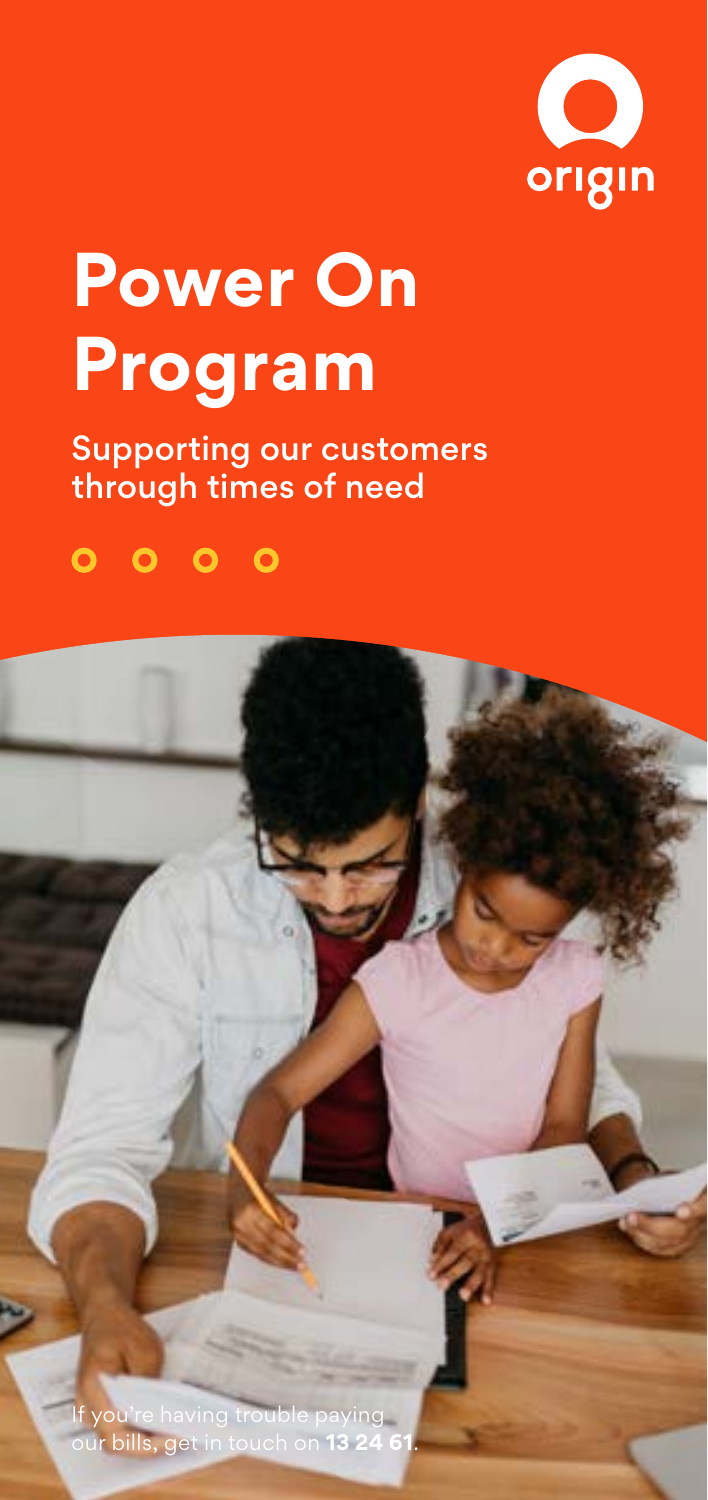Something important that we really do understand is that customers who fall into hardship all have different circumstances — which means their needs, and the way we can help, might be different.

Our goal is to help our hardship customers help themselves. Remember, it's never too late to ask for help, and never too early.

## **What is Power On?**

Staying on top of bills can be really hard at times, and that's where our Power On Program comes in. Power On is our way of helping customers manage their energy use and bills, and making debt collection and disconnection our last resort.

# **What is hardship?**

We call it hardship when somebody would like to pay their energy bills, but really can't manage to do so. This might only be for a short time, from a temporary change in circumstances — or it might be more ongoing, from a low fixed income or prolonged illness.

## **Who can access Power On?**

Any Origin residential customer who's having trouble paying their bills because of hardship and is willing to work with us to get back on track. This customer must also be willing to keep the Power On commitments. We might also be able to offer support to small businesses in special circumstances.

## **Who we can't help**

Customers who haven't done the right thing — if they're in debt due to fraudulent activity, or they've been dishonest in describing their circumstances.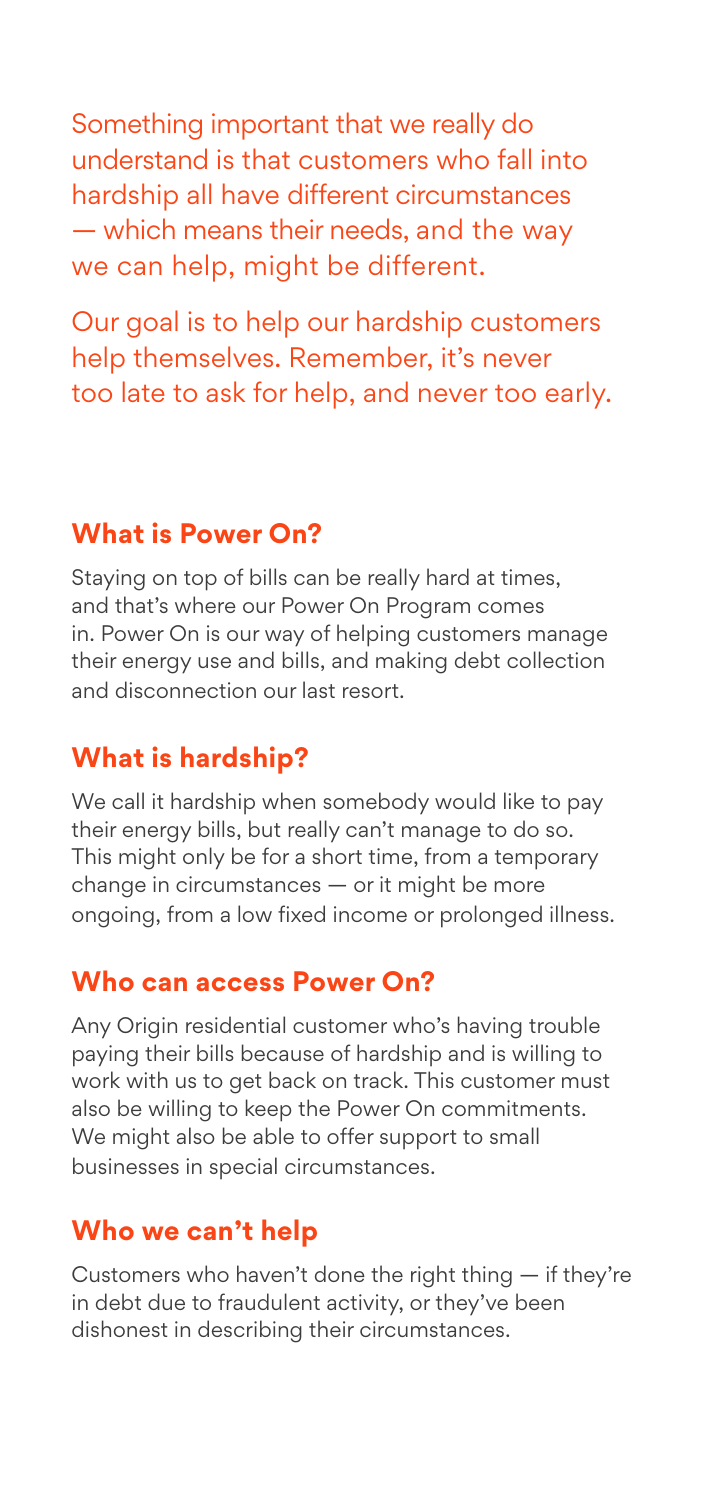# **Our Power On commitments**

- To have respect, empathy and sensitivity for a Power On customer's circumstances
- To work with a Power On customer towards sustainable energy use and bill payments
- To make sure the Power On customer commitments are understood and agreed to
- To make sure that a Power On customer knows everything they need to do
- While a customer remains in Power On we won't disconnect their energy supply or follow our normal debt collection process

#### **Power On customer commitments**

- To work with us towards sustainable energy use and repaying their energy account debt
- To stay in touch, letting us know about any change in their circumstances
- To make all scheduled Power On plan repayments, in full and on time

We're doing what we can with Power On to help our customers sort everything out — so we do expect customers in Power On to work with us by living up to these commitments.

# **Getting back on track with Power On**

Here's how our Power On team helps customers to regain control:

- Flexible payment plan options
- Centrepay and direct debit information
- Redirecting your bills to a third party at no charge
- Energy efficiency advice
- Concession and rebate assistance
- Financial counselling service referral
- Reviewing energy contracts